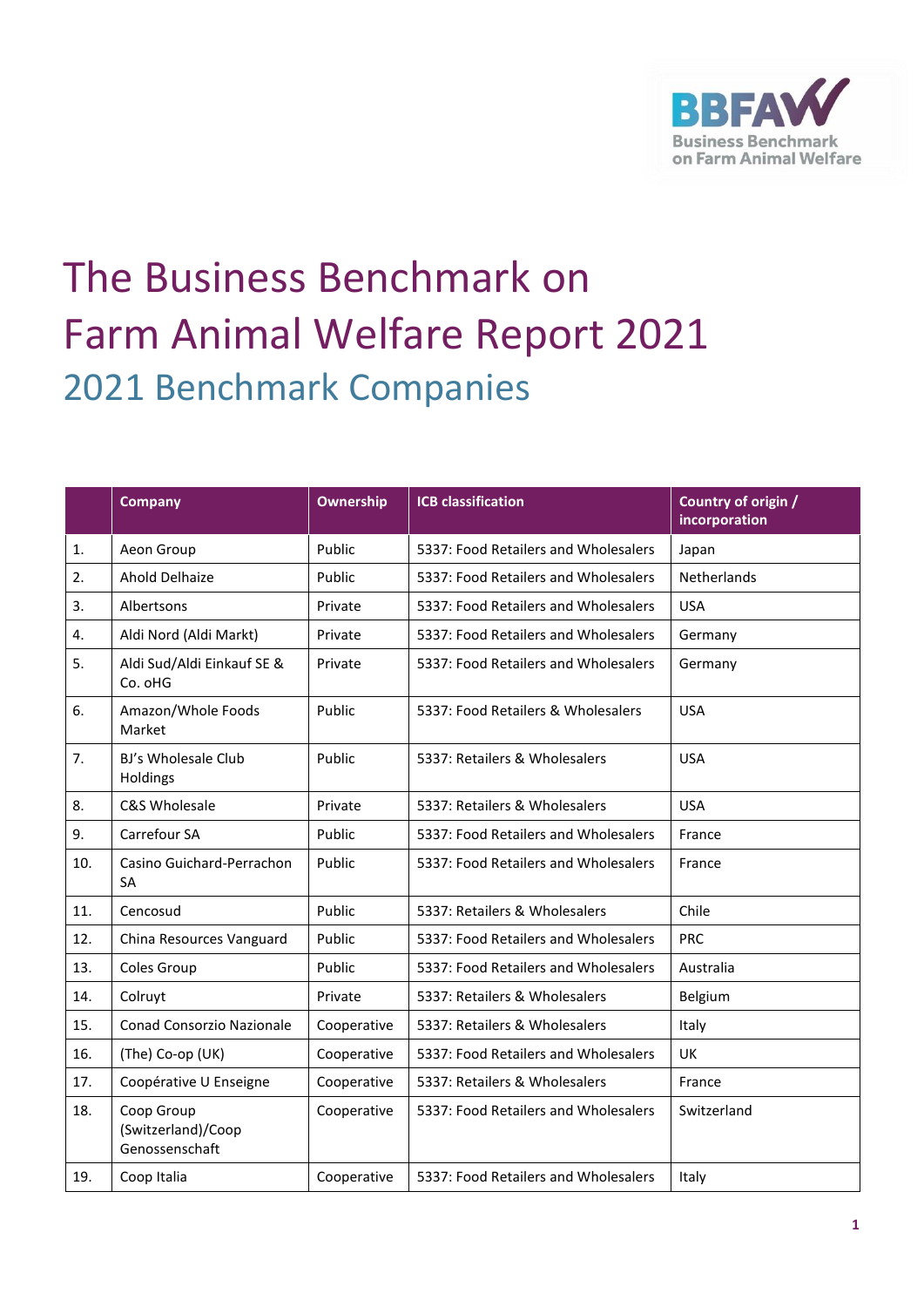| 20. | Costco Wholesale Corp                               | Public      | 5337: Food Retailers and Wholesalers | <b>USA</b>  |
|-----|-----------------------------------------------------|-------------|--------------------------------------|-------------|
| 21. | Couche-Tard                                         | Public      | 5337: Retailers & Wholesalers        | Canada      |
| 22. | E.Leclerc                                           | Cooperative | 5337: Food Retailers and Wholesalers | France      |
| 23. | Edeka Group                                         | Private     | 5337: Food Retailers and Wholesalers | Germany     |
| 24. | <b>EG Group (including Asda</b><br>Stores Ltd)      | Private     | 5337: Food Retailers & Wholesalers   | UK          |
| 25. | Elo Group                                           | Private     | 5337: Food Retailers and Wholesalers | France      |
| 26. | Empire Company/Sobey's                              | Public      | 5337: Retailers & Wholesalers        | Canada      |
| 27. | H E Butt Company                                    | Private     | 5337: Retailers & Wholesalers        | <b>USA</b>  |
| 28. | ICA Gruppen AB                                      | Public      | 5337: Food Retailers and Wholesalers | Sweden      |
| 29. | IKEA (Inter IKEA Group)                             | Private     | 5337: Retailers & Wholesalers        | Sweden      |
| 30. | J Sainsbury PLC                                     | Public      | 5337: Food Retailers and Wholesalers | <b>UK</b>   |
| 31. | Jeronimo Martins                                    | Public      | 5337: Retailers & Wholesalers        | Portugal    |
| 32. | (The) Kroger Company                                | Public      | 5337: Food Retailers and Wholesalers | <b>USA</b>  |
| 33. | Les Mousquetaires                                   | Private     | 5337: Food Retailers and Wholesalers | France      |
| 34. | Lianhua Supermarket<br><b>Holdings Co</b>           | Public      | 5337: Food Retailers and Wholesalers | <b>PRC</b>  |
| 35. | Lidl Stiftung & Co KG                               | Private     | 5337: Food Retailers and Wholesalers | Germany     |
| 36. | Loblaw Companies Ltd                                | Public      | 5337: Food Retailers and Wholesalers | Canada      |
| 37. | Marks & Spencer PLC                                 | Public      | 5337: Food Retailers and Wholesalers | UK          |
| 38. | Mercadona SA                                        | Private     | 5337: Food Retailers and Wholesalers | Spain       |
| 39. | Metro AG                                            | Public      | 5337: Food Retailers and Wholesalers | Germany     |
| 40. | Migros-Genossenschafts-<br>Bund                     | Cooperative | 5337: Food Retailers and Wholesalers | Switzerland |
| 41. | <b>Publix Super Markets Inc</b>                     | Private     | 5337: Food Retailers and Wholesalers | <b>USA</b>  |
| 42. | Rewe Group                                          | Cooperative | 5337: Food Retailers and Wholesalers | Germany     |
| 43. | <b>Schwarz Unternehmens</b><br>Treuhand KG/Kaufland | Private     | 5337: Food Retailers and Wholesalers | Germany     |
| 44. | Seven & i Holdings                                  | Public      | 5337: Food Retailers and Wholesalers | Japan       |
| 45. | <b>Sysco Corporation</b>                            | Public      | 5337: Food Retailers and Wholesalers | <b>USA</b>  |
| 46. | <b>Target Corporation</b>                           | Public      | 5337: Food Retailers and Wholesalers | <b>USA</b>  |
| 47. | <b>Tesco PLC</b>                                    | Public      | 5337: Food Retailers and Wholesalers | UK          |
| 48. | <b>UNFI</b>                                         | Public      | 5337: Food Retailers and Wholesalers | <b>USA</b>  |
| 49. | Waitrose                                            | Partnership | 5337: Food Retailers and Wholesalers | UK          |
| 50. | Walmart Inc                                         | Public      | 5337: Food Retailers and Wholesalers | <b>USA</b>  |
| 51. | Wm Morrison Supermarkets<br><b>PLC</b>              | Public      | 5337: Food Retailers and Wholesalers | UK          |
| 52. | Woolworths Limited                                  | Public      | 5337: Food Retailers and Wholesalers | Australia   |
| 53. | Yonghui Superstores                                 | Public      | 5337: Food Retailers and Wholesalers | <b>PRC</b>  |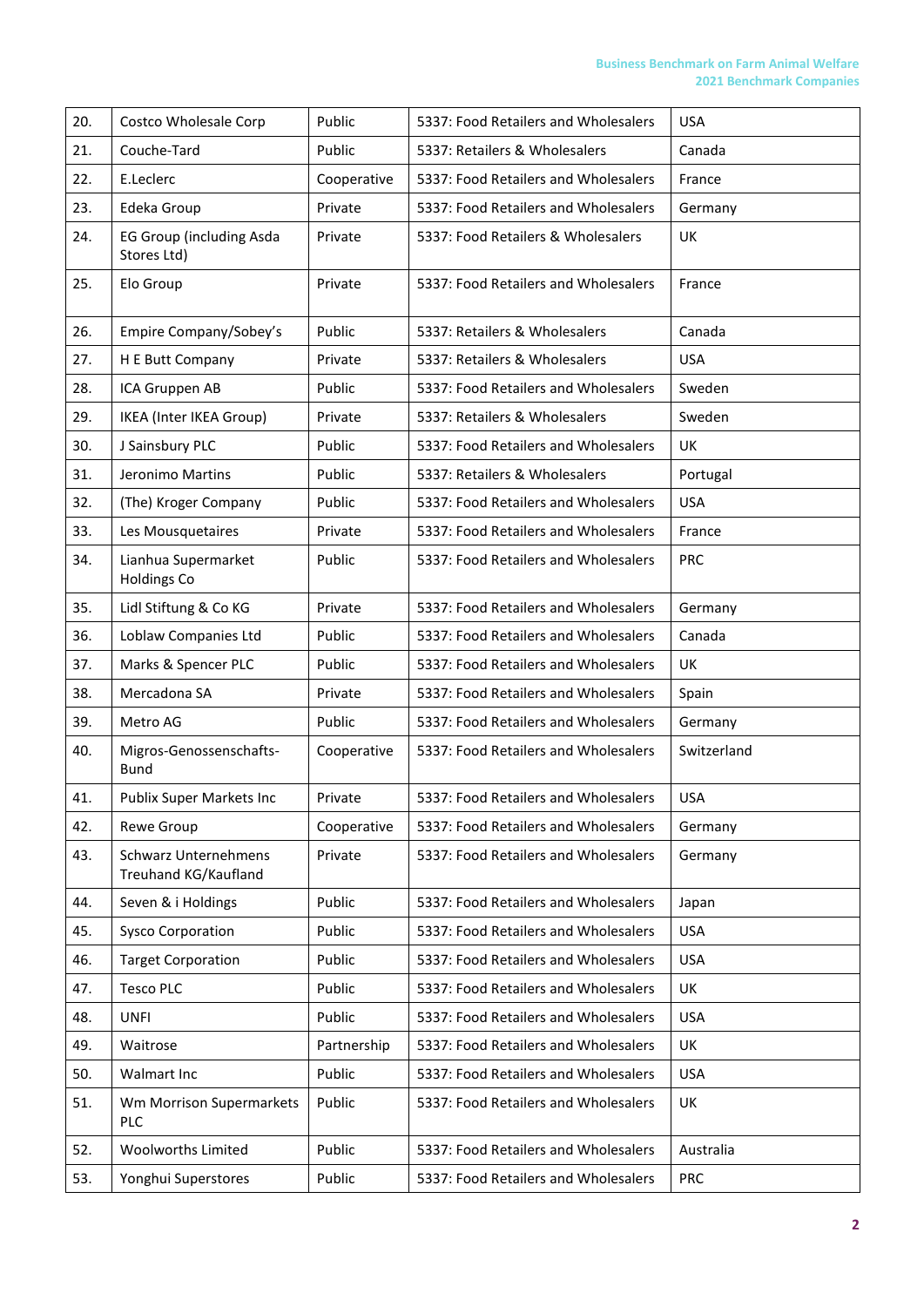| 54. | <b>Aramark Corporation</b>                         | Public      | 5757: Restaurants and Bars | <b>USA</b>    |
|-----|----------------------------------------------------|-------------|----------------------------|---------------|
| 55. | Autogrill SpA                                      | Joint Stock | 5757: Restaurants and Bars | Italy         |
| 56. | Bloomin' Brands Inc                                | Public      | 5757: Restaurants and Bars | <b>USA</b>    |
| 57. | Camst - La Ristorazione<br>Italiana Soc. Coop. ARL | Cooperative | 5757: Restaurants and Bars | Italy         |
| 58. | Chick-Fil-A                                        | Private     | 5757: Restaurants and Bars | <b>USA</b>    |
| 59. | Chipotle Mexican Grill                             | Public      | 5757: Restaurants and Bars | <b>USA</b>    |
| 60. | <b>CKE Restaurants</b>                             | Private     | 5757: Restaurants & Bars   | <b>USA</b>    |
| 61. | <b>CNHLS</b>                                       | Public      | 5757: Restaurants & Bars   | China         |
| 62. | <b>Compass Group PLC</b>                           | Public      | 5757: Restaurants and Bars | UK            |
| 63. | Cracker Barrel                                     | Public      | 5757: Restaurants & Bars   | <b>USA</b>    |
| 64. | Cremonini SpA                                      | Private     | 5757: Restaurants and Bars | Italy         |
| 65. | Darden Restaurants PLC                             | Public      | 5757: Restaurants and Bars | <b>USA</b>    |
| 66. | Dico's/Ting Hsin<br><b>International Group</b>     | Public      | 5757: Restaurants & Bars   | China         |
| 67. | Domino's Pizza Group PLC                           | Public      | 5757: Restaurants and Bars | UK            |
| 68. | <b>Elior Group</b>                                 | Public      | 5757: Restaurants and Bars | France        |
| 69. | Gategroup Holding AG                               | Public      | 5757: Restaurants and Bars | Switzerland   |
| 70. | Greggs PLC                                         | Public      | 5757: Restaurants and Bars | UK            |
| 71. | Habib's                                            | Private     | 5757: Restaurants & Bars   | <b>Brazil</b> |
| 72. | Inspire Brands Inc (including<br>Dunkin' Brands)   | Private     | 5757: Restaurants & Bars   | <b>USA</b>    |
| 73. | <b>JAB Holding Company</b>                         | Private     | 5757: Restaurants & Bars   | Luxembourg    |
| 74. | JD Wetherspoon PLC                                 | Public      | 5757: Restaurants and Bars | <b>UK</b>     |
| 75. | <b>McDonald's Corporation</b>                      | Public      | 5757: Restaurants and Bars | <b>USA</b>    |
| 76. | Mitchells & Butlers PLC                            | Public      | 5757: Restaurants and Bars | UK            |
| 77. | Papa John's Pizza                                  | Public      | 5757: Restaurants & Bars   | <b>USA</b>    |
| 78. | <b>Restaurant Brands</b><br>International          | Public      | 5757: Restaurants and Bars | Canada        |
| 79. | Sodexo                                             | Public      | 5757: Restaurants and Bars | France        |
| 80. | <b>SSP Group Limited</b>                           | Public      | 5757: Restaurants and Bars | Sweden        |
| 81. | <b>Starbucks Corporation</b>                       | Public      | 5757: Restaurants and Bars | <b>USA</b>    |
| 82. | Subway/Doctor's Associates<br>Inc                  | Private     | 5757: Restaurants and Bars | <b>USA</b>    |
| 83. | The Cheesecake Factory                             | Public      | 5757: Restaurants & Bars   | <b>USA</b>    |
| 84. | Umoe Gruppen AS                                    | Public      | 5757: Restaurants and Bars | Norway        |
| 85. | Wendy's Company (The)                              | Private     | 5757: Restaurants and Bars | <b>USA</b>    |
| 86. | Whitbread PLC                                      | Public      | 5757: Restaurants and Bars | UK            |
| 87. | Yum! Brands Inc                                    | Public      | 5757: Restaurants and Bars | <b>USA</b>    |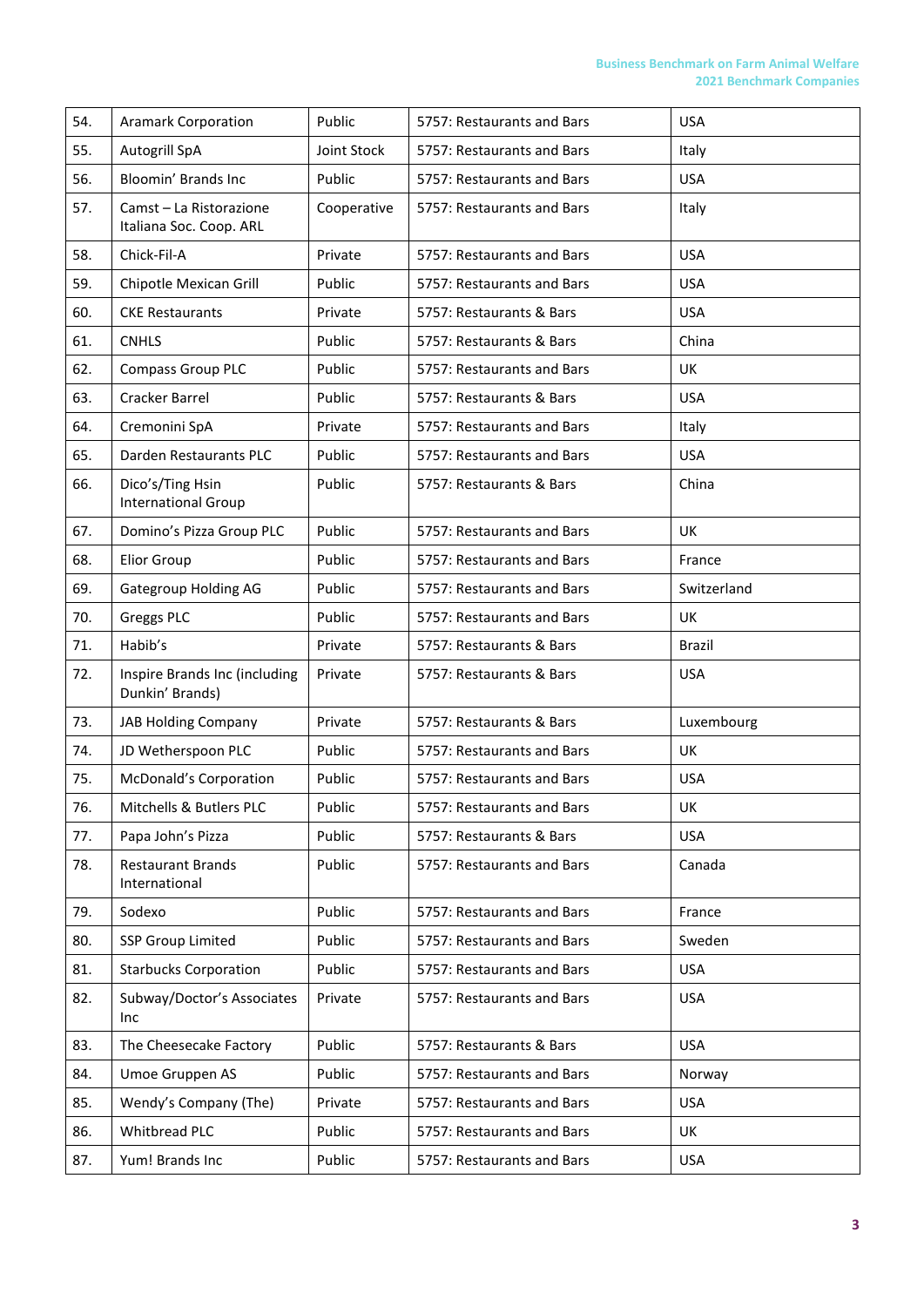| 88.  | 2 Sisters Food Group<br>(Boparan Holdings Ltd) | Private     | 3570: Food Producer | UK            |
|------|------------------------------------------------|-------------|---------------------|---------------|
| 89.  | Agro Super                                     | Public      | 3570: Food Producer | Chile         |
| 90.  | Arla Foods Ltd                                 | Cooperative | 3570: Food Producer | Denmark       |
| 91.  | <b>Associated British Foods PLC</b>            | Public      | 3570: Food Producer | <b>UK</b>     |
| 92.  | Barilla SpA                                    | Private     | 3570: Food Producer | Italy         |
| 93.  | Bimbo                                          | Public      | 3570: Food Producer | Mexico        |
| 94.  | <b>BRF SA</b>                                  | Public      | 3570: Food Producer | Brazil        |
| 95.  | Campbell Soup Company                          | Public      | 3570: Food Producer | <b>USA</b>    |
| 96.  | Cargill                                        | Private     | 3570: Food Producer | <b>USA</b>    |
| 97.  | Charoen Pokphand Foods<br>(CPF)                | Private     | 3570: Food Producer | Thailand      |
| 98.  | China Yurun Group Limited                      | Private     | 3570: Food Producer | China         |
| 99.  | Chuying Agro-Pastoral<br>Group                 | Private     | 3570: Food Producer | China         |
| 100. | ConAgra                                        | Public      | 3570: Food Producer | <b>USA</b>    |
| 101. | Cooke Seafood Inc                              | Private     | 3570: Food Producer | <b>USA</b>    |
| 102. | Cooperativa Centrale<br>Aurora Alimentos       | Cooperative | 3570: Food Producer | Brazil        |
| 103. | Cooperl Arc Atlantique                         | Private     | 3570: Food Producer | France        |
| 104. | Cranswick PLC                                  | Public      | 3570: Food Producer | UK            |
| 105. | Dairy Farmers of America                       | Cooperative | 3570: Food Producer | <b>USA</b>    |
| 106. | Danish Crown AmbA                              | Joint Stock | 3570: Food Producer | Denmark       |
| 107. | Ferrero SpA                                    | Joint Stock | 3570: Food Producer | Italy         |
| 108. | Fonterra                                       | Cooperative | 3570: Food Producer | New Zealand   |
| 109. | General Mills Inc                              | Public      | 3570: Food Producer | <b>USA</b>    |
| 110. | Groupe Danone SA                               | Public      | 3570: Food Producer | France        |
| 111. | Groupe Lactalis                                | Private     | 3570: Food Producer | France        |
| 112. | Gruppo Veronesi                                | Prviate     | 3570: Food Producer | Italy         |
| 113. | Hershey Co                                     | Public      | 3570: Food Producer | <b>USA</b>    |
| 114. | Hilton Food Group                              | Public      | 3570: Food Producer | UK            |
| 115. | Hormel Foods Corporation                       | Public      | 3570: Food Producer | <b>USA</b>    |
| 116. | Industrias Bachoco                             | Public      | 3570: Food Producer | Mexico        |
| 117. | <b>JBS SA</b>                                  | Public      | 3570: Food Producer | Brazil        |
| 118. | Kerry Group                                    | Public      | 3570: Food Producer | Ireland       |
| 119. | KraftHeinz                                     | Public      | 3570: Food Producer | <b>USA</b>    |
| 120. | <b>LDC</b> Groupe                              | Private     | 3570: Food Producer | France        |
| 121. | Maple Leaf Foods                               | Public      | 3570: Food Producer | Canada        |
| 122. | Marfrig Global Foods SA                        | Public      | 3570: Food Producer | <b>Brazil</b> |